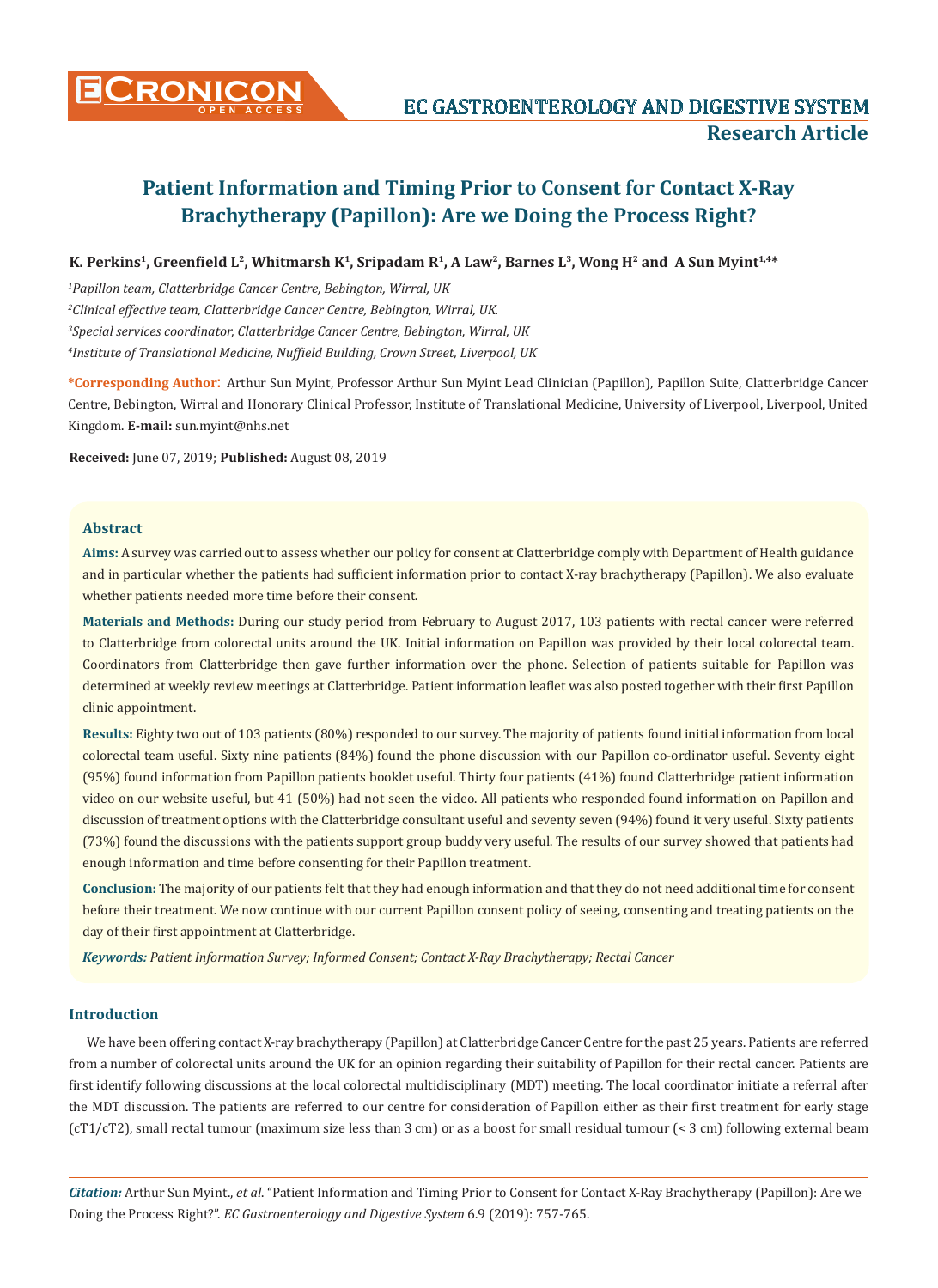758

radiotherapy (EBRT) or chemoradiotherapy (EBCRT) mainly in patients who are not suitable for surgery [1]. Initial information regarding Papillon is usually given to patients by the referring local colorectal team. Upon receiving a referral letter from the local colorectal team, we discuss all cases at our weekly Papillon review meeting at Clatterbridge and select cases that are suitable for contact X-ray brachytherapy (CXB). One of our Papillon specialist co-ordinators then contact the patient by telephone to clarify any queries that the patient may have regarding information they already received from their local colorectal units. If necessary, one of our clinicians will also contact the patient directly by telephone.

We also send a Patient Information Booklet on Papillon by post to each patient together with their first clinic appointment letter [2]. At the first visit, one of our consultants, who specialises in Papillon at Clatterbridge, meets the patient together with their carers and discuss suitable treatment options. If the patient opts for Papillon, they are requested to sign a consent form before their treatment. We discuss all of the available information related to Papillon, including possible side effects, before they sign the consent. The Department of Health have issued a range of guidance documents on consent and on the basis of these, each trust should have a consent policy in place [3]. We would like to evaluate the governance of our current consent policy for Papillon at Clatterbridge which permit reviewing patients, signing consent and delivering treatment on their first clinic appointment, since 1993. In order to test this, we carried out a survey on our patients to assess their views on our current consent process at Clatterbridge. In this paper, we report the results of this survey and make recommendations for the future.

## **Materials and Methods**

During the study period, which took place between  $14<sup>th</sup>$  February 2017 and  $31<sup>st</sup>$  August 2017, a survey was carried out using a patient information and consent questionnaire (Figure 1) on their views regarding the flow of information that was given to them regarding Papillon before consenting for their treatment. During the study period, all patients (n = 103) attending Clatterbridge for Papillon were given a questionnaire. Patients were requested to complete the questionnaire on the day of their first visit to Clatterbridge. Any queries regarding the questionnaire were explained by our staff to help with their response. The patients were allowed to complete the questionnaire at their own pace in a quiet and private room if they wished, so as to avoid coercion.

The selection of patients for referral to Clatterbridge to be considered for CXB was initially made by the local colorectal multidisciplinary team (MDT) at their regular weekly MDT meeting. All treatment options, including local surgical excision, should be discussed at the local colorectal MDT meeting. Patients were then seen by a surgeon, or an oncologist, who discussed the treatment recommendation made by the local colorectal MDT. If the patients were not suitable for surgery or refused the recommendation made by the local MDT for any type of surgery (abdomino perineal excision of rectum (APER), Anterior Resection (AR) or Trans Endoscopic Micro Surgery (TEMS), then the decision for referral to Clatterbridge was initiated. The local colorectal team provide the initial information on Papillon. The local colorectal MDT co-ordinator complete a referral form which was sent to our Papillon coordinating team at Clatterbridge. Upon receiving the referral form at Clatterbridge, our Papillon specialist coordinator contacted the patients by telephone and explained the procedure and answer any queries regarding the information on Papillon they received from the local colorectal team. If the patients requested further clarification, then one of our consultants contacted the patients directly by telephone. The patients were then given an appointment for review at Clatterbridge Papillon clinic to assess their suitability for CXB. A Patient Information Booklet on Papillon was also posted to each patient, together with their first Clatterbridge clinic appointment letter [2].

The first clinic appointment usually took place in the morning and the patients were seen by one of our consultants specialising in Papillon. Possible treatment options were re-discussed with the patients and suitable treatment for the patients were reaffirmed. We did not treat all patients referred to Clatterbridge for Papillon. The details of selection criterion for Papillon is not within the scope of this manuscript and is reported elsewhere [1,4]. The patients suitable for Papillon were requested to sign a consent form if they wished to proceed with Papillon treatment. In addition, each patient was given a chance to meet the patient support group (PAPS) Macmillan buddy, who provided additional information and emotional support. The patients, and their carers, were then advised to go for their lunch.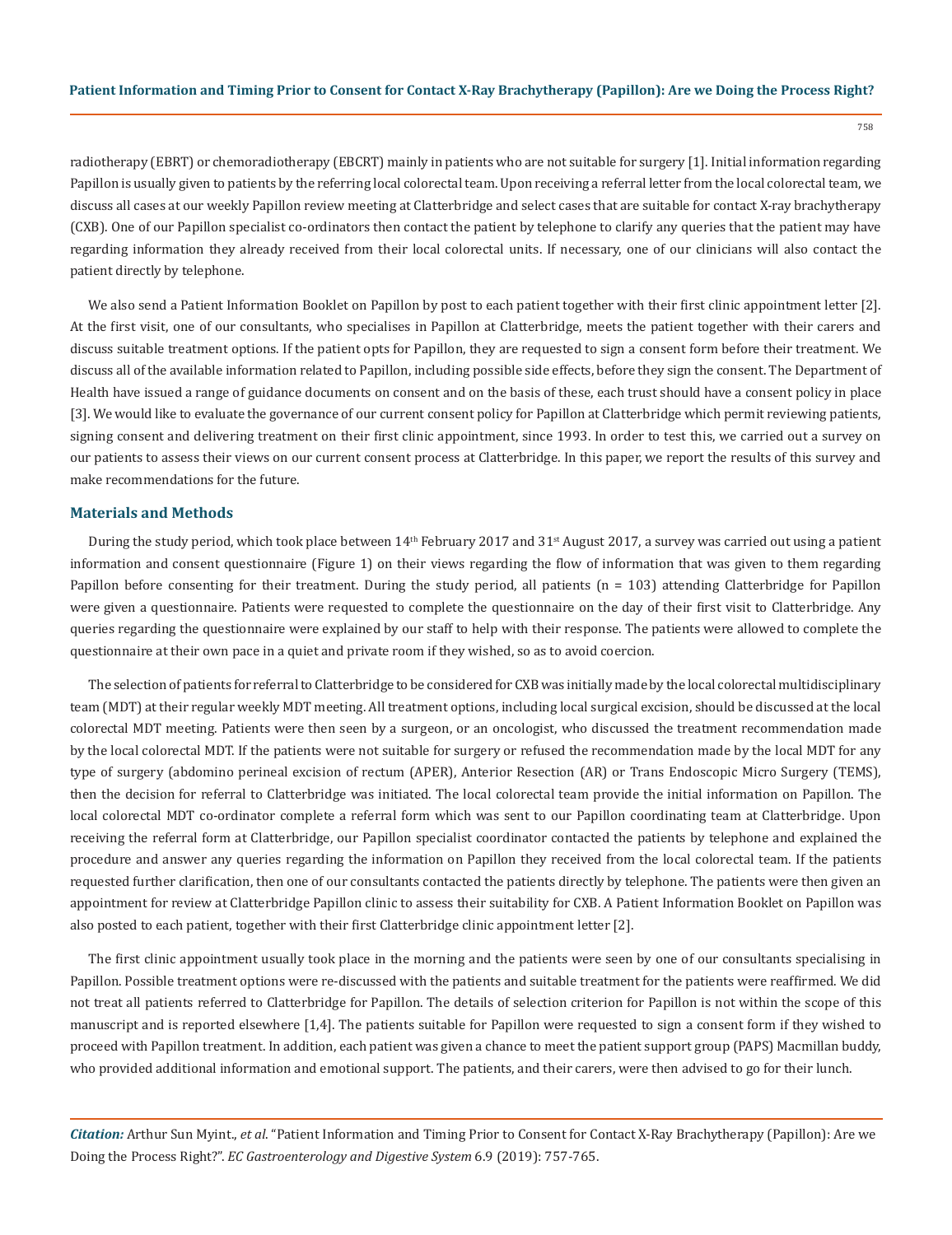759

After lunch, the patients were invited into a pre-treatment room for bowel preparation. This gave the patients further chance to discuss their treatment with another health care professional. After successful bowel evacuation, and when mentally and physically ready for their treatment, patients were invited into the treatment room. The patients were then given another chance to clarify the treatment with the consultant whom they had met in the morning at the Papillon clinic, before proceeding with their first treatment. Finally, consent was verified by an independent health care professional before the patients commenced with their treatment. The details of how the treatment was delivered have already been published and are beyond the scope of this manuscript [1,4].

We received approval from Clatterbridge Clinical Audit Subcommittee to carry out this audit (Reference Number: 1617-42) from February 2017.

#### **Data analysis**

Data acquired from the questionnaire was analysed by the Clinical Effective Team (CET) at Clatterbridge, using descriptive statistics.

#### **Results**

Out of the 103 patients who attended Clatterbridge for Papillon treatment during the study period of six months, 82 patients (80%) responded to our questionnaire (Figure 1). Sixty six patients out of 82 (80%) found the initial information regarding Papillon given by the local referring colorectal team useful (Table 1). Forty seven out of 82 (57%) found the initial information given by the local colorectal team very useful. Seventy eight (95%) found the telephone discussion with our Papillon co-ordinator useful and sixty nine (84%) patients found it very useful. Four (5%) did not receive the telephone call (Figure 2). Sixty nine (84%) found information from Papillon patients information booklet very useful (Table 2). Thirty four patients (41%) found Clatterbridge Cancer Centre patients' information video on our website useful and six patients (7%) did not answer [2]. Forty one patients (50%) had not seen the video (Figure 3). All patients who responded found the information on Papillon from Clatterbridge consultant useful and seventy seven (94%) found the information very useful (Figure 4). The majority of patients (73%) found discussions with the PAPS support group buddy on site at their hospital first visit helpful. Six patients (7%) did not get the chance to meet their PAPS buddy on the day of their treatment (Figure 5). Seventy eight patients (95%) replied and stated that they did not think that they would benefit from returning back another day to sign their consent form for their first treatment (Figure 6). The same number of patients did not feel that having more time to think about their treatment would improve the services currently provided by Clatterbridge Cancer Centre (Figure 6).

| <b>Patients' comments</b> | n             | $\frac{0}{0}$ |
|---------------------------|---------------|---------------|
| Very useful               | 47            | 57            |
| Quite useful              | 19            | 23            |
| No opinion                | 6             | 7.2           |
| Not answered              | 3             | 4             |
| Not helpful               | $\mathcal{L}$ | 2.4           |
| Poor                      | $\mathcal{L}$ | 7.4           |
| Not applicable            | 3             | 4             |
| Total                     | 82            | 100           |

*Table 1: Patients' response on initial information from the local colorectal team.*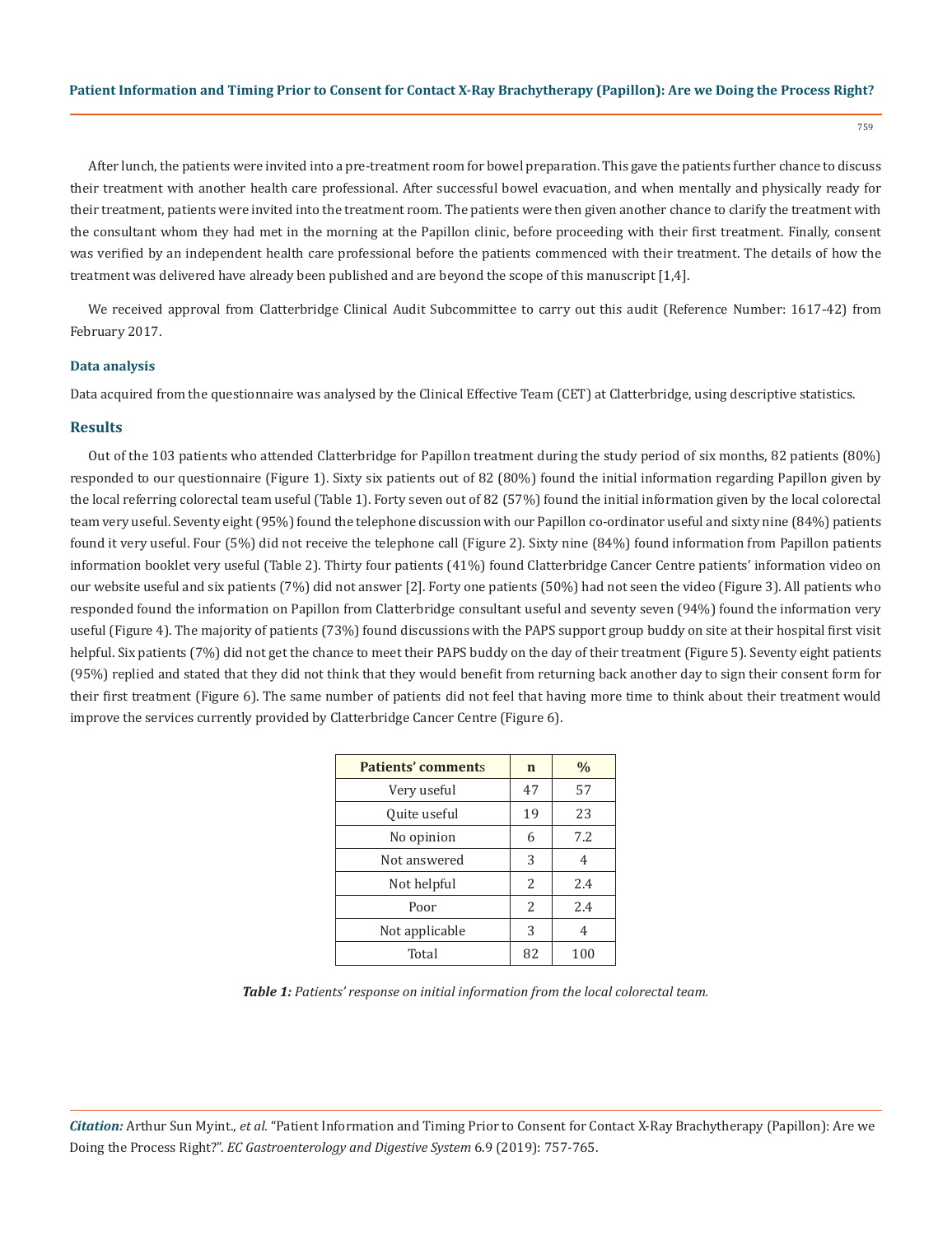| <b>Response</b>         | n  | $\frac{0}{0}$ |
|-------------------------|----|---------------|
| Very useful             | 69 | 84            |
| Quite useful            |    | 11            |
| Not received phone call |    | 5             |
| Total                   | 82 |               |

*Table 2: Patients' response on information from the Clatterbridge Papillon patient information booklet.*



*Citation:* Arthur Sun Myint., *et al*. "Patient Information and Timing Prior to Consent for Contact X-Ray Brachytherapy (Papillon): Are we Doing the Process Right?". *EC Gastroenterology and Digestive System* 6.9 (2019): 757-765.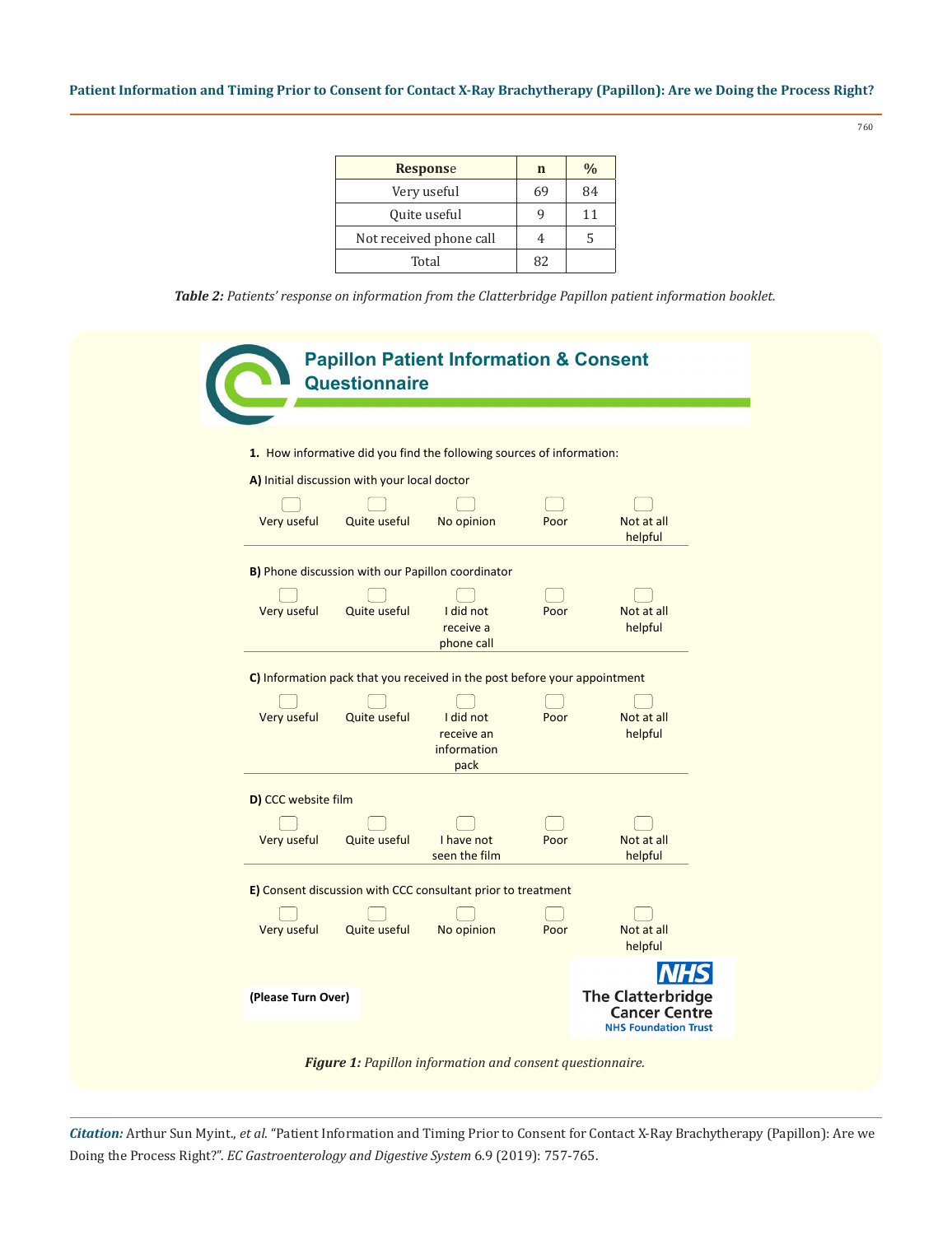761



*Figure 2: Patients' response on information from the Papillon coordinator over the phone.*



*Figure 3: Patients' response on information from the Clatterbridge website video.*



*Figure 4: Patients' response on information from the Clatterbridge consultant discussions.*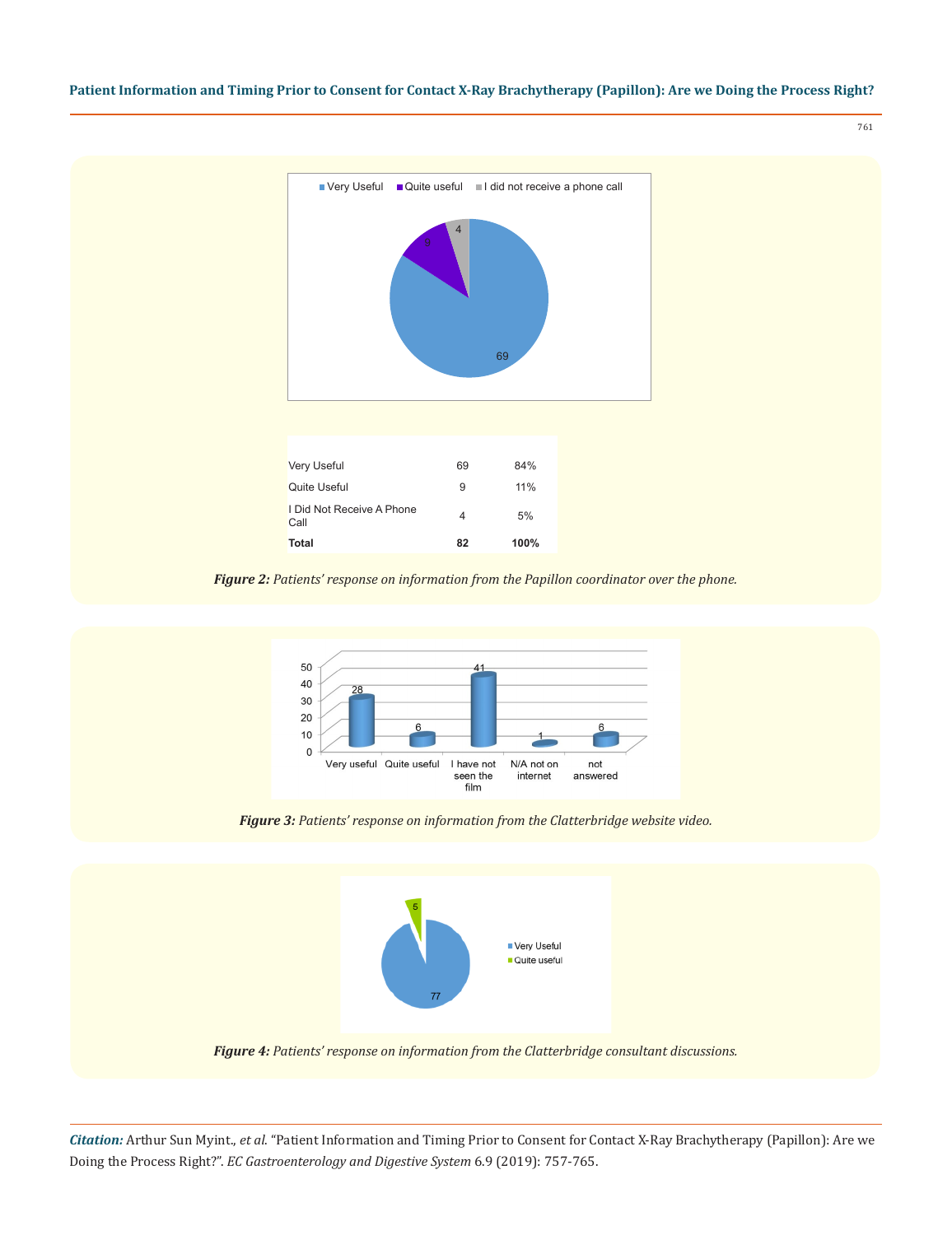

*Figure 5: Patients' response on information from the Papillon patient support buddy.*



*Figure 6: Patients' response on information received and time before consenting for Papillon treatment.*

| <b>Patients comments</b> | $\mathbf n$ | $\frac{0}{0}$ |
|--------------------------|-------------|---------------|
| Very useful              | 69          | 84%           |
| Quite useful             | q           | 11%           |
| Did not received booklet | 3           | 3.7%          |
| Did not answered         | 1           | 1.3           |
| Total                    | 82          | 100%          |

*Table 3: Information from Papillon information booklet.*

| <b>Response</b>                | n  | $\frac{0}{0}$ |
|--------------------------------|----|---------------|
| Adequate information and time  | 78 | 95            |
| Need more information and time | 3  |               |
| Not answered                   |    |               |
| Total                          | 82 | 100           |

*Table 4: Patients' response on information and time.*

*Citation:* Arthur Sun Myint., *et al*. "Patient Information and Timing Prior to Consent for Contact X-Ray Brachytherapy (Papillon): Are we Doing the Process Right?". *EC Gastroenterology and Digestive System* 6.9 (2019): 757-765.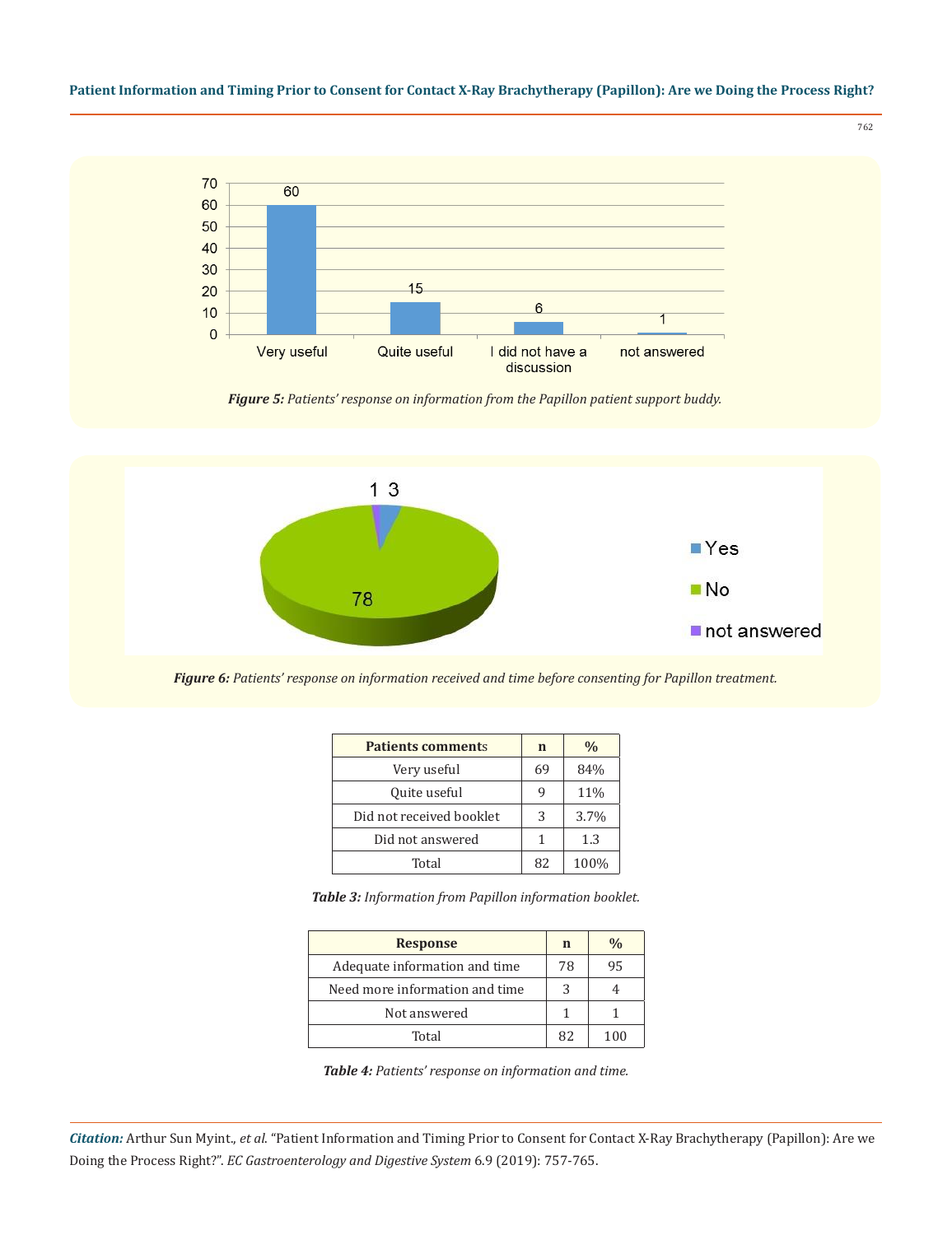#### **Discussion**

We evaluated our current consent policy for Papillon at Clatterbridge of reviewing patients, signing consent and delivering treatment on their first appointment comply with the Department of Health guidance documents on consent [3]. We carried out our patient information survey to test whether our patients for Papillon received enough information before consenting for their treatment and also whether they needed more time to consider before accepting their treatment. It was clear from our results that our patients did received a lot of information from the initial referring colorectal units, which was supplemented by a telephone call from our special (Papillon) services coordinator. The majority of patients found the patient information booklet useful but almost half of our patients did not watch the patient information video as many of our patients do not have access to a home computer. Many of our older patients also found information technology (IT) quite challenging and did not wish to get involved. Therefore, we also provided our patients with a written patient information booklet prior to their first clinic appointment at Clatterbridge which 84% of our patients found very helpful.

One of the weaknesses of our survey was a small sample size. Another weakness was not including a clear information about a video on Papillon treatment in our previous version of the patient information leaflet. This could be one of the reasons why half of our patients did not watch the video on our Clatterbridge website. Therefore, we have now included a relevant information about the video in our new patient information booklet and also include this information during the telephone communication with the patients by our specialist service coordinator. We also encourage patients to get help from younger members of their family or friends to download relevant information from our Clatterbridge Cancer centre website and to watch the video, if they so wish. The patient information leaflet was last updated in March 2018 [2].

The treatment of rectal cancer is becoming more complex and we have received increase in referrals from colorectal units around the UK and some from outside the UK over the past 5 years. We request all information related to the patients including relevant histology, endoscopic findings with pictures when possible, operative notes and staging scans. We load the radiological images on to our PACS and review them with our specialist radiologist when necessary. We have regular weekly Papillon meetings to discuss patients refer for consideration of Papillon. At these meetings we discuss their treatment options that are suitable for the patients. Although we review most patients that are refer to Clatterbridge, we do not always see patients in clinic or treat patients with Papillon who are not suitable. When we see patients at their first Papillon clinic appointment, we take time to explain all the treatment options available for their rectal cancer. We show respect, share sympathy and compassion with the patients and their carers when discussing their management options. All patients found these discussions with our Clatterbridge consultant who specialised in Papillon useful and though difficult, we were able to persuade some of the patients to accept surgery when they are clearly not suitable for Papillon.

The demand for contact X-ray brachytherapy is growing. Firstly, due to increase in ageing population and many are not suitable or high risk for surgery due to their medical comorbidities. Secondly, due to increasing number of early rectal cancers been diagnosed through National Bowel Cancer Screening Programme (NBCSP) started 10 years ago. Finally, National Institute for Health and Care Excellence (NICE) has published their recommendations for CXB in patients with early rectal cancer who are not suitable for surgery [5]. Some are relatively young patients with early tumours although fit, refuse surgery as they are stoma averse. These are more complex and demanding cases for discussion at our weekly Papillon review meetings. We organise annual Papillon courses at Clatterbridge since 2010 to train other centres interested in starting Papillon facility. There are now 4 centres in the UK with Papillon facilities: Clatterbridge (started in 1993), Hull (started in 2011), Guildford (started in 2014) and Nottingham (started in 2014). We need more centres to cope with this increase demand and we are working closely with NHS England on a strategy to address the inequality of Papillon services across the UK.

We are fully satisfied that most, if not all, of our patients were fully informed before their consent for Papillon treatment (Figure 6). The majority of our patients did not wish to return on a different day for their first treatment. However, we did allow small number of patients (3%) to come back at a later date for their consent and treatment, if they did not wish to receive their Papillon treatment on their first visit. A copy of consent form for Papillon which the patients signed is given to the patients and their carers after the consultation for their information and record (Figure 7).

*Citation:* Arthur Sun Myint., *et al*. "Patient Information and Timing Prior to Consent for Contact X-Ray Brachytherapy (Papillon): Are we Doing the Process Right?". *EC Gastroenterology and Digestive System* 6.9 (2019): 757-765.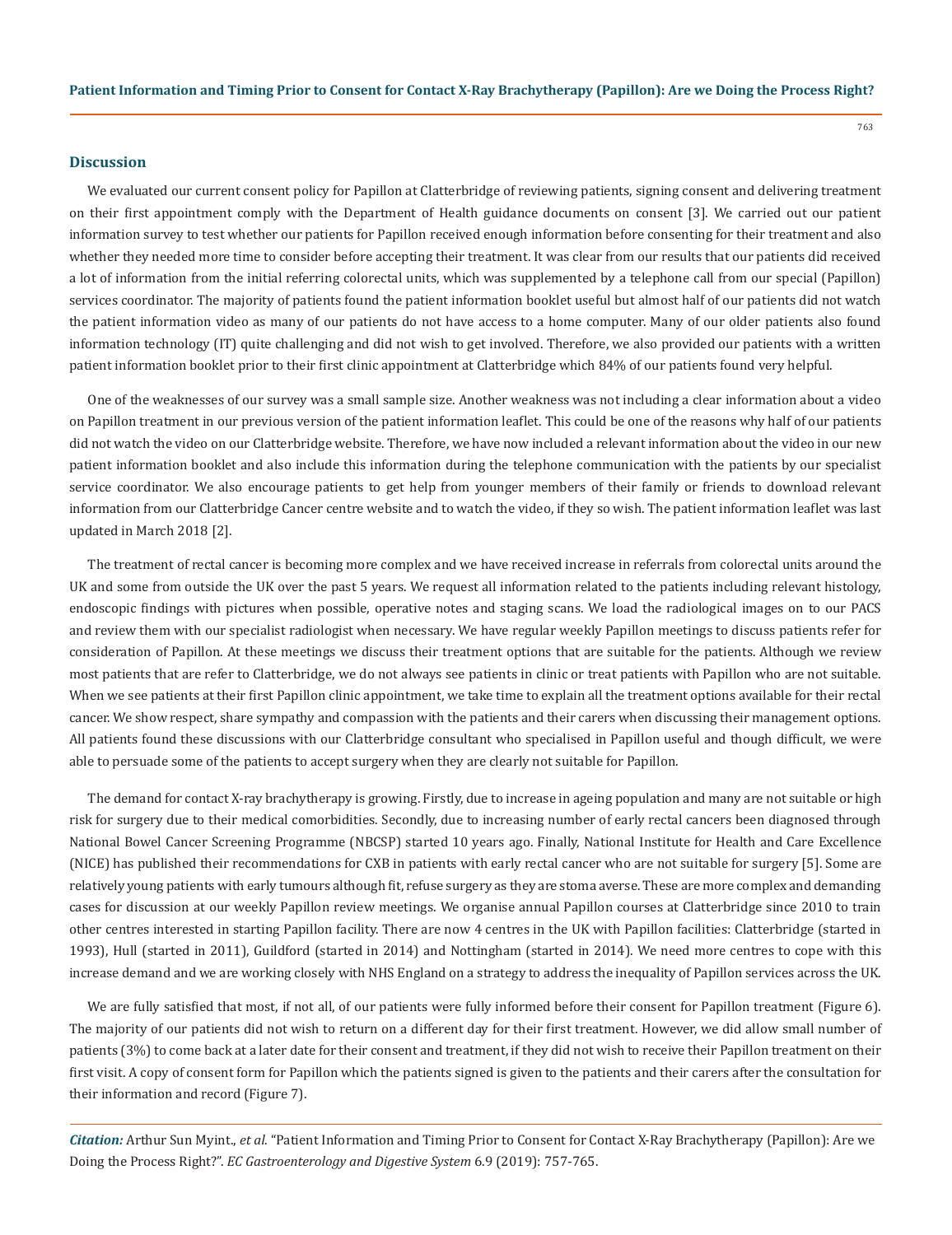764

| Contact Radiation (Papillon) / HDR Brachytherapy under GA/Spinal to the Rectum |                                                                                                                                                                                                                                                                                                                                    |
|--------------------------------------------------------------------------------|------------------------------------------------------------------------------------------------------------------------------------------------------------------------------------------------------------------------------------------------------------------------------------------------------------------------------------|
| Statement of the health professional                                           |                                                                                                                                                                                                                                                                                                                                    |
|                                                                                | I have explained the procedure of contact radiation to the rectum to the patient/parent. In particular, I have explained the<br>intended benefit of improved local control and possible cure of the rectal cancer.                                                                                                                 |
|                                                                                | Side effects vary from patient to patient. Early or short-term side effects are common. They improve gradually after you have<br>finished your treatment. You should be back to normal within 3-6 months. Some side effects may last up to 12 months. You may<br>require treatment for these side effects e.g. laser for bleeding. |
| Early or short term side effects                                               | During or shortly after radiotherapy you may experience following difficulties:<br>Erratic bowels, Increase passage of wind and mucous<br>Discomfort in the rectum                                                                                                                                                                 |
| Late or permanent side effects                                                 | Some patients may have permanent effects of radiotherapy, which can appear months or years later.                                                                                                                                                                                                                                  |
| Common problems:                                                               | Mild bleeding lasting up to 3 months (<30%)<br>Slight increase in bowel frequency (20%)                                                                                                                                                                                                                                            |
| Rare problems:                                                                 | Erratic bowels, minor bleeding up to 6-12 months                                                                                                                                                                                                                                                                                   |
| Very rare problems:                                                            | Persistence rectal ulceration (<10%)<br>Severe rectal bleeding (<5%)<br>Narrowing in rectum (less than 1%)                                                                                                                                                                                                                         |
|                                                                                | I am fully aware that this is not a standards treatment in the UK at present and that I may need salvage surgery if there<br>is a residual tumour or recurrence of tumour at a later date (10%-20%).<br>I Agree / Disagree for the anonymised data of my treatment to be shared with other research centres.                       |
|                                                                                | Contact Radiation (Papillon) / HDR Brachytherapy under GA/Spinal to the Rectum                                                                                                                                                                                                                                                     |
| Statement of the health professional                                           | I have explained the procedure of contact radiation to the rectum to the patient/parent. In particular, I have explained the<br>intended benefit of improved local control and possible cure of the rectal cancer.                                                                                                                 |
|                                                                                | Side effects vary from patient to patient. Early or short-term side effects are common. They improve gradually after you have<br>finished your treatment. You should be back to normal within 3-6 months. Some side effects may last up to 12 months. You may<br>require treatment for these side effects e.g. laser for bleeding. |
| Early or short term side effects                                               |                                                                                                                                                                                                                                                                                                                                    |
|                                                                                | During or shortly after radiotherapy you may experience following difficulties:<br>Erratic bowels, Increase passage of wind and mucous<br>Discomfort in the rectum                                                                                                                                                                 |
| Late or permanent side effects                                                 | Some patients may have permanent effects of radiotherapy, which can appear months or years later.                                                                                                                                                                                                                                  |
| Common problems:                                                               | Mild bleeding lasting up to 3 months $($ <30%)<br>Slight increase in bowel frequency (20%)                                                                                                                                                                                                                                         |
|                                                                                | Erratic bowels, minor bleeding up to 6-12 months                                                                                                                                                                                                                                                                                   |
| Rare problems:<br>Very rare problems:                                          | Persistence rectal ulceration (<10%)<br>Severe rectal bleeding (<5%)                                                                                                                                                                                                                                                               |
|                                                                                | Narrowing in rectum (less than 1%)                                                                                                                                                                                                                                                                                                 |
|                                                                                | I am fully aware that this is not a standards treatment in the UK at present and that I may need salvage surgery if there<br>is a residual tumour or recurrence of tumour at a later date (10%-20%).                                                                                                                               |